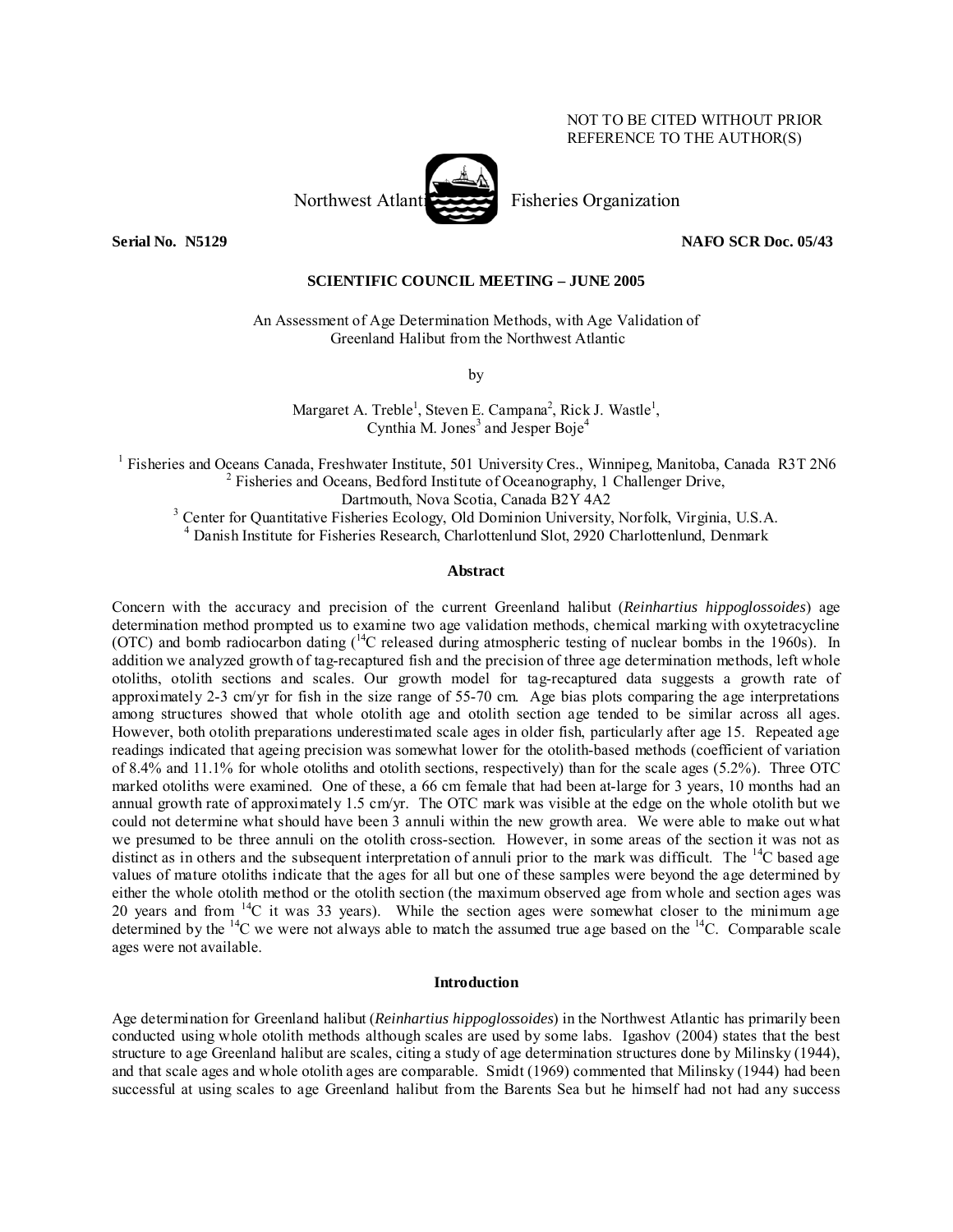using scales and chose to use whole otoliths instead. Lear and Pitt (1975) also chose whole otoliths, commenting on the difficulty in determining age from scales.

Smidt (1969), Lear and Pitt (1975) and Bowering and Nedreas (2001) reported age validation results for Greenland halibut using whole otoliths and the Peterson length frequency method. This method, while useful for the youngest ages, cannot be extended to validate the oldest ages.

Observation of systematic differences between age readings made with different methods prompted the International Council for the Exploration of the Seas (ICES) and the Northwest Atlantic Fisheries Organization (NAFO) to organize a workshop to examine methods, held at Reykjavik, Iceland in 1996. An exchange of otolith samples from five labs, carried out prior to the workshop, showed percent agreement was low varying from 30% to 50%. Pairwise comparisons revealed biases in many cases over either a portion of or the entire age range (Bech, 1996; ICES, 1997). After reviewing several methods the workshop participants could not recommend one method over another although many felt that baking the otoliths did increase resolution between translucent and opaque zones. They went on to recommend further study of this method as well as validation techniques for older ages (ICES, 1997).

If we are to have confidence in age based assessment models applied to Greenland halibut stocks then it is important to address age method validation and to investigate methods that could help to improve precision within and between labs. In this paper we will examine a number of different methods for ageing Greenland halibut from the Labrador Sea (NAFO Div. 0B, 1C, 1E, 1F, 2G and 2J) and Cumberland Sound (Fig. 1), including scales, whole otoliths and sectioned otoliths. We used a variety of age validation methods for assessing the accuracy of these methods: 1) Bomb radiocarbon (<sup>14</sup>C released during atmospheric testing of nuclear bombs in the 1960s) was incorporated and retained in the otoliths of fish born during that period, creating a dated chemical tag on the otolith (Kalish 1993; Campana 1997). Radiocarbon assays of otolith cores from fish collected in the 1970s to 1990s could thus be assigned to pre-bomb and post-bomb periods; 2) Otoliths that were marked with oxytetracycline in a tagrecapture program conducted in Cumberland Sound were examined to assess otolith growth and validate annulus formation in mature fish; 3) Finally, the growth of tag-recaptured fish from west Greenland was analyzed using the GROTAG model developed by Francis (1988). Based on these age validation results, we comment on the accuracy of all of the ageing methods examined and make recommendations for future work.

#### **Methods**

## Annulus Validation in Oxytetracycline Marked Fish

A tagging project was conducted by Fisheries and Oceans Canada in Cumberland Sound from 1997 to 2000. The antibiotic oxytetracycline (OTC) was injected into the fish at the time of tagging in order to introduce a chemical mark. OTC is known to be taken up and bound to calcified structures shortly after injection and is visible under ultraviolet light (MacFarlane and Beamish 1987). The number of growth increments distal to the OTC mark in recaptured fish is then compared with the time at liberty to determine if the growth increments are formed annually, and thus are valid age indicators.

A 200 mg/ml solution of Oxyvet ® 200 LA (commercial OTC solution) was injected into the intraperitoneal cavity immediately after the fish was measured and tagged with a plastic Floy tag. A dosage rate of 50 mg OTC/kg was chosen based on information provided by McFarlane and Beamish (1987) and Babaluk and Craig (1990); fish weight was approximated using a weight-length relationship for Greenland halibut from the Cumberland Sound fishery. Preliminary tests done in 1998 on 6 fish that were tagged, marked with OTC at the above-mentioned dosage and placed in a holding cage for 2 days confirmed that the OTC was incorporated into the otolith (John Babaluk pers. comm.).

To date, 14 fish have been recaptured. Otoliths were recovered from 4 of these fish, three of which had been marked with OTC. The whole otoliths were photographed under reflected light and transmitted light as well as ultraviolet reflected light. A whole age was determined using the method described later.

The left otolith was then embedded in epoxy resin and a series of thin sections (0.35 mm) were cut through the otolith. These sections were placed on microscope slides and viewed under UV light using a compound microscope. Photos were taken under UV light as well as reflected and transmitted light.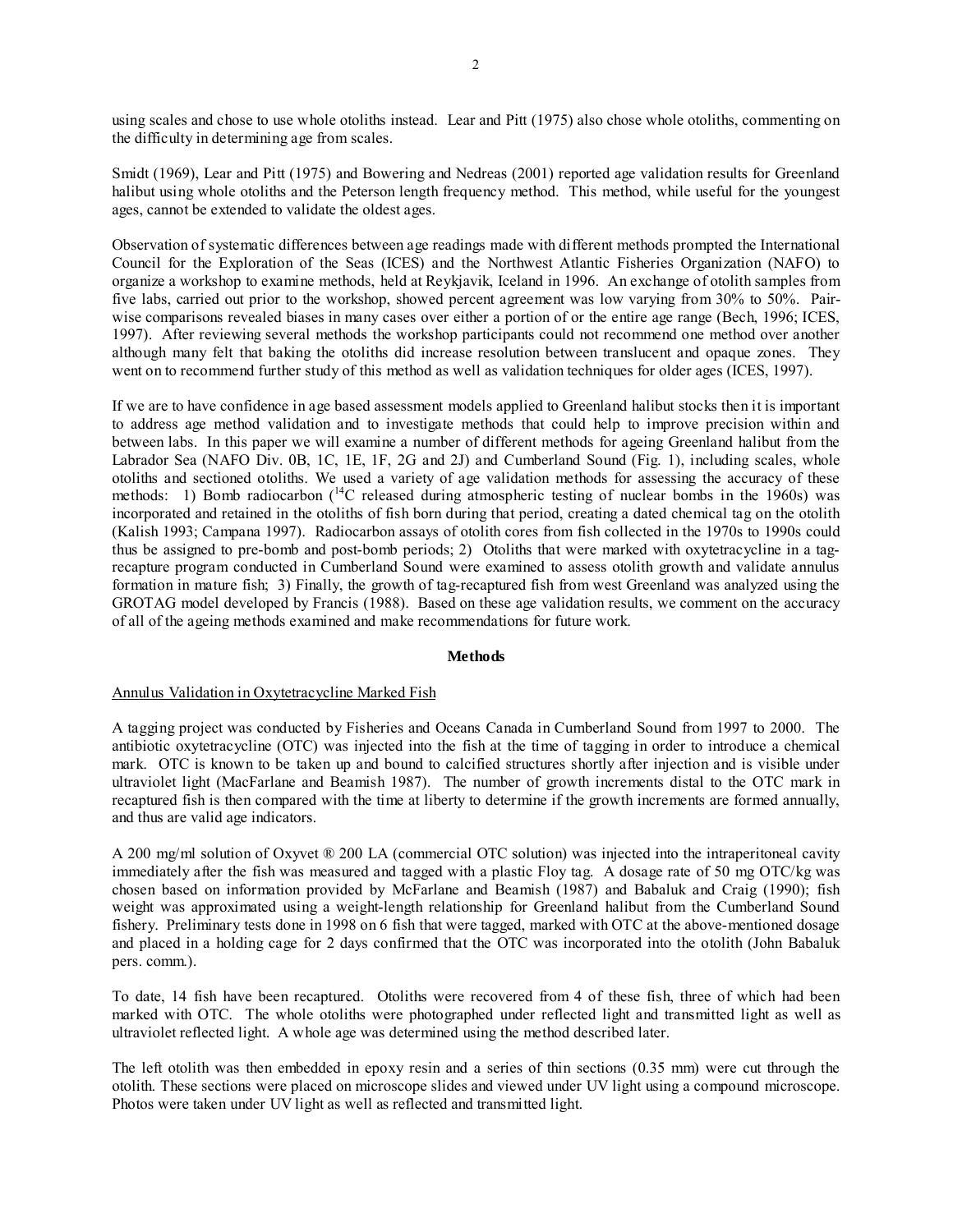## Age Structure Comparison

Scales and otoliths were collected from Greenland halibut during a research survey in northern Baffin Bay (NAFO Div. 0A) during September 2004. The scales were taken from the dorsal side in an area just anterior of the mid-line of the body between the dorsal fin and the lateral line (Igashov, 2004). Eighty-one samples selected for comparative analysis were evenly distributed between sexes (40 males, 41 females) and across the available size range (20 cm - 82 cm for females and 24 cm to 66 cm for males) with a target of 2 samples per 3 cm length group.

A single age reader conducted three independent age determinations on each of three different ageing structures: whole left otoliths, scales and left otolith sections. The whole otolith age determination method used was the same as that described under the section on validation. Once the three whole age readings were completed the otoliths were embedded in epoxy resin and sectioned through the core as described earlier. The sections were polished and then viewed in water using a dissecting microscope (30x-40x magnification; reflected light). Annuli were usually read on the left slope of the central "dome" (Fig. 14 and 15).

Scales were read in water under a dissecting microscope outfitted with circular polarizing filters (20x-30x) magnification; transmitted light). A pattern of alternating dark and light bands was visible under polarized light. The typical compression of *circuli* to form annuli does not appear to be present in this species. A single pair of dark and light bands was considered an annulus.

Age bias and length at age plots were prepared using the first set of age readings for each structure. Bias due to the ageing method was evaluated using age bias plots (Campana, 2001). The precision of the age readings associated with each structure was calculated with the coefficient of variation (Chang *et al*., 1982).

## Growth Analysis using Tag-Recapture Length Data

The Greenland Institute of Natural Resources (GINR) conducted a Greenland halibut tagging program from 1986 to 1998 (Boje, 2001). A total of 7,244 Greenland halibut were tagged within the fjords along the west and east Greenland coast and offshore areas of Baffin Bay and Davis Strait. Of the 517 recaptured, 137 had associated length data and date of recapture information suitable for growth analysis. Information on the sex of recaptured fish was not available so a comparison of female and male growth rates was not possible. We also included 6 samples from a tagging study conducted by Fisheries and Oceans Canada in Cumberland Sound (Treble, 2003) for a total of 143.

Francis (1988) developed a model using maximum likelihood estimation which analyzes changes in length over time (growth) collected from tagging data (GROTAG). An Excel-based application of Francis' GROTAG model developed by Simpfendorfer (2000) was used to analyze our data.

The full dataset and a subset of the data (time at large >0.9 years) was also analyzed using a Gulland and Holt (1959) model, with annual growth rates plotted against mean length ((length at tagging-length at recapture)/2).

## Carbon-14 Age Validation

## *Development of the Reference Curve*

Although the timing of the appearance of bomb radiocarbon in surface marine waters around the world is well established (Campana, 2001), Greenland halibut may live at depths where the appearance of the bomb signal was delayed. Therefore, a <sup>14</sup>C reference chronology unique to Greenland halibut was developed using approximately 36 otolith pairs of young (age 0-3) Greenland halibut born between 1955 and 1997 selected from collections archived at DFO's Northwest Atlantic Fisheries Laboratory in St. John's, Canada (Div. 0A, 0B, 2G and 1C) and the Greenland Institute of Natural Resources in Nuuk, Greenland (1A inshore, 1E, 1F and 2J). These samples were effectively known-age  $(\pm 1 \text{ yr})$ , since the lengths of such young fish are relatively accurate indicators of age. The left and right otoliths were combined to form a single sample so as to bring total sample weight to at least 3 mg. All otolith material was then decontaminated, stored in acid-washed glass vials, and submitted for 14C assay by accelerator mass spectrometry (AMS) (described in Campana, 2001). AMS assays also provided  $\delta^{13}$ C values, which were used to correct for isotopic fractionation effects. Radiocarbon values were subsequently reported as  $\Delta^{14}C$ , which is the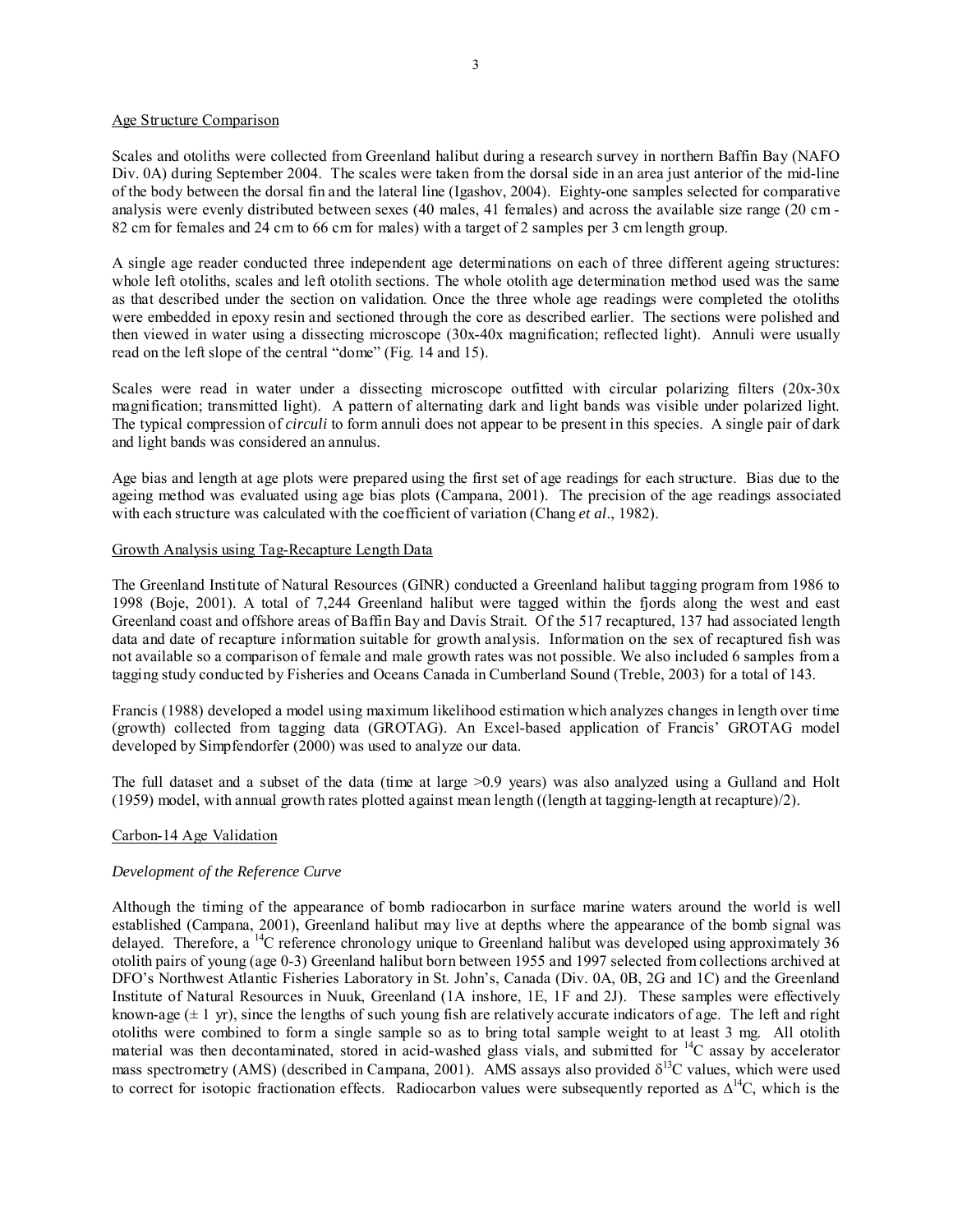per mil  $(^{0}_{00})$  deviation of the sample from the radiocarbon concentration of 19th-century wood, corrected for sample decay prior to 1950 according to methods outlined by Stuiver and Polach (1977).

To extend the reference chronology to the years before 1959, otolith cores from Greenland halibut aged 10 years or older captured in the early 1960's in Div. 1F were also assayed for 14C. Although these samples were not extracted from fish of known age, the fact that pre-bomb (pre-1958) radiocarbon levels are relatively low and stable within a given region indicates that these samples should provide reliable pre-bomb radiocarbon values even if the age assignments of the fish were incorrect. The methods used for core extraction are described below.

 $<sup>14</sup>C$  values for two samples analyzed from Div. 0A, collected in 1978, fell well below the other values. We had only</sup> a single survey in this area during the period of interest we chose not to include them in the reference curve.

## *Radiocarbon Age Validation*

Twenty pairs of otoliths, from 5 males, 11 females and 4 sex unknown, were selected for age validation from archived material collected from research surveys carried out in Davis Strait (0B, 1C), Northern Labrador (2G) and West Greenland (1E) between 1967-1989. These were in addition to samples of mature fish that had been analyzed previously as part of our assessment of the suitability of the 14C technique for Greenland halibut and the development of the reference curve (4 from Cumberland Sound, sex unknown; and 4 females from 2G). Fish presumed to be 13-20 yr old, which may have hatched in the 1950s and 1960s, were selected since these are the year classes most suited to bomb radiocarbon dating. Otolith cores with pre-bomb levels of radiocarbon (as indicated by the reference chronology) must have been born before 1958, since post-bomb radiocarbon levels are always higher. Therefore, comparison of the radiocarbon levels of the validation otolith cores with the reference chronology allowed a minimum age for the fish to be determined.

Whole ages were determined for both the left and right otoliths (if both otoliths were in good condition) prior to embedding them in epoxy resin. The whole otolith was viewed in water under reflected light using a dissecting microscope under 10x magnification. The otolith core was identified and subsequent annuli (a pair of opaque and translucent bands) were counted to determine the fishes age. For thicker (older) otoliths reflected light was used initially but transmitted light was used subsequently to help determine outer annuli.

Thin sections (1.0-1.5 mm thick) of each otolith were prepared with a low-speed, diamond-bladed saw by sectioning transversely through the core. After polishing lightly to improve clarity, digital images of each section were taken and enhanced using Adobe Photoshop. No other treatments were applied to the sections. Ages were determined along three transects ("dome", left "arm" and right "arm") (Fig. 2b). The radii of the first three presumed annuli were confirmed through measurements of the dimensions of intact sagittae collected from Age 0-3 individuals.

To isolate otolith material for bomb radiocarbon assay, otolith cores corresponding to the first three years of growth were extracted from each thin section. Cores were isolated with a Merchantek computer-controlled micromilling machine using steel cutting bits and burrs. Since individual core weights were insufficient for assay (3 mg minimum), cores were isolated from each otolith of the pair and pooled. All core material was then decontaminated and submitted for <sup>14</sup>C assay by AMS as described earlier.

To assign a minimum fish age to the validation sample, the  ${}^{14}C$  value for each sample was compared to the reference chronology to determine the most plausible range of year-classes. Confidence limits for each sample were assigned based on year-classes in the reference chronology whose radiocarbon level lay within the polygon describing the inner- and outer-most LOESS curves.

## **Results**

## Examination of Growth in Oxytetracycline Marked Fish

Three Greenland halibut marked with OTC in April 1999 were recaptured during the winter fishery in March 2001, April 2002 and March 2003 (Table 1). Two of these fish had grown very little, less than 1 cm in 2 to 3 years. The other had grown 6 cm in almost 4 years for an annual growth rate of approximately 1.5 cm/year.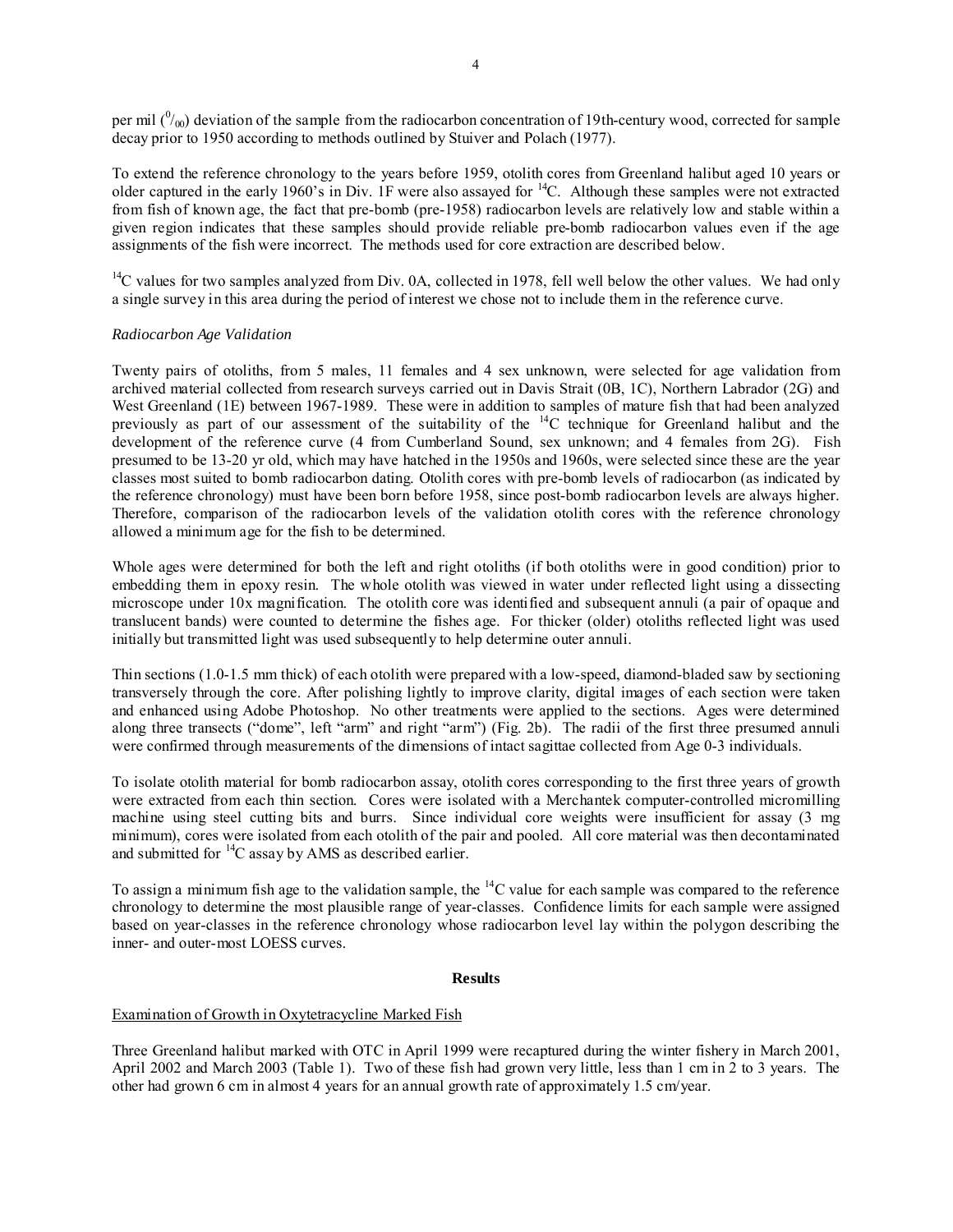The OTC was visible on the surface of the first two fish's otoliths, fluorescing green under UV light (Fig. 3). In the third fish, the otolith surface had been covered by new growth but we could see the OTC marked material as a band along the outer edge in certain parts of the left otolith, e.g. the rostrum on the proximal side and the "finger" area on the distal side (Fig. 4). While bands could be seen when the whole left otolith was viewed under reflected light, the material at the edge was translucent and 3 annuli were not visible. Using transmitted light you could clearly see more light and dark banding but again 3 annuli were not visible within the area of new growth at the edge.

The fluorescent OTC mark could be seen on cross-sections taken through the left otolith of all three recaptured Greenland halibut, although in some areas a higher magnification was required (Fig. 5 and 6). The sections show that these otoliths grew slightly more in thickness ("dome" area) than they did at the edges. Using higher magnification and reflected light it was possible to make out presumed annuli in numbers that correspond to the number of years since marking. However, in some areas of the section it was not as distinct as in others, and additional growth bands (that might be interpreted as annuli) could be observed under different focal lengths (Fig. 11).

## Age Structure Comparison

Age structures from small (20 cm female), medium (36 cm male) and large (61 cm female) Greenland halibut were selected to illustrate the appearance of annuli on the three structures (Fig. 7 and 8). Age bias plots comparing the age interpretations among structures showed that whole otolith age and otolith section age tended to be similar across all ages. However, both otolith preparations underestimated scale ages in older fish, particularly after age 15 (Fig. 9). Repeated age readings indicated that ageing precision was somewhat lower for the otolith-based methods (coefficient of variation (CV) of 8.4% and 11.1% for whole otoliths and otolith sections, respectively) than for the scale ages (CV of 5.2%).

The maximum age determined for whole otoliths, otolith sections and scales was, 21, 22 and 28 respectively (Fig. 10). Given that the ageing samples included relatively large Greenland halibut, these ages may represent something close to the longevity of the species in this area.

## Growth Analysis using Tag-Recapture Length Data

Time at large for tag-recaptured fish varied from 0.08 yrs to 7.17 yrs, with length at recapture ranging from 44 to 87 cm. Average growth rate plotted against average length for both the full data set and the subset for those at large longer than 0.9 years are shown in Fig. 11.

Although the GROTAG model is designed to properly deal with measurement or sampling error, we felt that a decrease in growth beyond the 5 cm level was an unrealistic level of error; therefore 18 samples were removed from the analysis leaving 125 fish. Reference lengths of 55 cm and 70 cm were chosen for estimation as the majority of the data fell between these lengths. The full model (#3, Table 2) was determined to be the best fit for the data since  $\lambda$  decreased by 10.95 with the addition of the two additional parameters (m and p). Growth variability (v) was low (0.46) but not close to 0 and the standard error for measurement error (s) was not too high at 2.77. Therefore, we concluded that the model can differentiate between growth variability and measurement error (Francis, 1988).

The estimated growth rate of 3.01 cm/yr for 70 cm fish was slightly greater than the 2.86 cm/yr estimated for 55 cm fish. Both estimates of growth rate were consistent with the empirical analysis suggested by the regression of growth rate on average length (Fig. 11).

# ${}^{14}C$  Validation

The  $\Delta$  <sup>14</sup>C reference chronology for otoliths of known age 0-3 year old Greenland halibut is shown in Fig. 12. Compared to the reference chronology characteristic of the NW Atlantic off of Nova Scotia (Fig. 12), the Greenland halibut chronology is somewhat depleted in the years after 1970, presumably reflecting greater water mixing. However, the period of bomb radiocarbon increase is similar in both chronologies, albeit with a possible slight delay in the Greenland halibut chronology due to a lag in the penetration of the bomb signal to the  $200+$  m depths of the halibut. Some of the variability in the Greenland halibut reference chronology was associated with spatial variability, whereby more northerly samples were depleted compared to more southerly samples.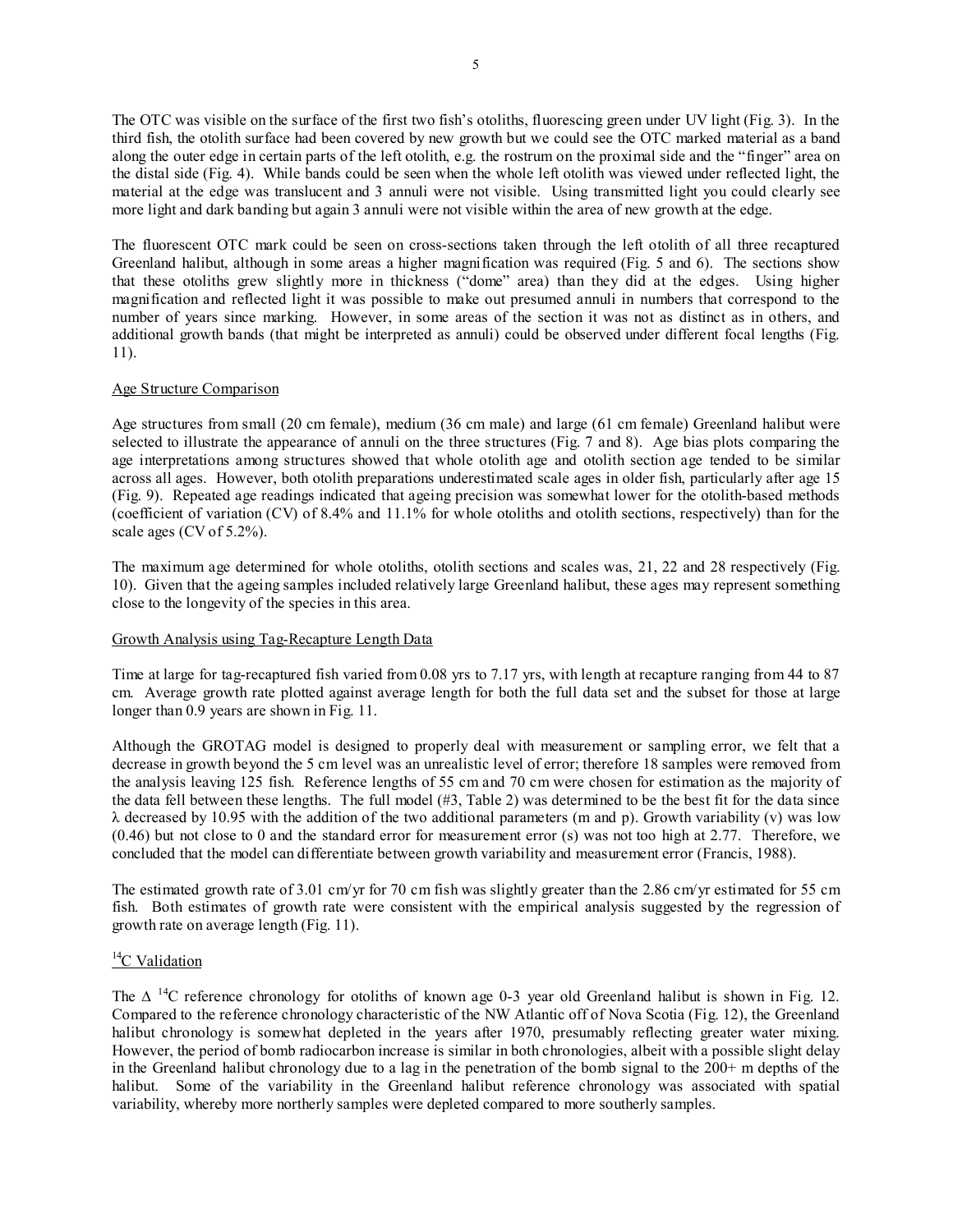The period of increasing radiocarbon values (1958-1970) in the Greenland halibut reference curve results in a relatively narrow range of  $\Delta^{14}C$  values (-10 to -40) that can be used for validation purposes. Within this time period, otolith cores could be assigned to a year-class relatively accurately, since high ( $>$ -10) and low ( $<$ -40)  $\Delta^{14}$ C values could only be found in post-bomb (after 1970) and pre-bomb (before 1958) year-classes, respectively. Based on this range of suitable  $\Delta^{14}C$  values, a core year-class could be determined for 11of the mature Greenland halibut samples tested for age validation. A conservative "minimum" core year class (minimum age) for these samples were calculated based on possible year-classes representative of the core radiocarbon assay (Table 3, Figure 13). Of the 11 samples used for validation, 7 had been assigned a whole age (6 for the left otolith and 7 for the right) and a section age while 4 had only a section age.

Table 3 and the age bias plots (Fig. 14) indicate that the minimum core age determined from  ${}^{14}C$  overestimated the whole otolith age by a range 3 to 17 years. Minimum core ages overestimated the section age by a range of 1 to 15 years. Since minimum core ages represent the minimum possible ages consistent with the radiocarbon data, these results indicate that the age readings of the whole otolith and sections underestimated the actual age of these fish. Age underestimation was most pronounced in the oldest fish. The maximum observed age from whole and section ages of this subset of otoliths was 20 years, while the maximum  $^{14}$ C age was 33 years (Table 3).

A plot of length *versus* minimum core age from 14C is shown in Figure 15. It shows a sharp increase in length in the first three years continuing to an asymptote varying between 70 cm and 80 cm beyond approximately age 10-15 years. Since this figure is based on minimum possible age, it is possible that growth rate is slower than depicted here.

#### **Discussion**

The left whole otolith has traditionally been used to age Greenland halibut, a particular region of which is preferred over other areas, primarily because it is readable on a more consistent basis. Other areas can become thick and opaque, particularly in older fish and it is not possible to see the annuli (e.g. Fig. 3b). However, our results suggest that the whole otolith method is likely underaging Greenland halibut, particularly larger mature fish.

The OTC mark was visible in certain fast growing areas of the whole otolith and throughout the cross-section. However, for the whole otolith it was difficult to see the mark in the traditional age reading zone (marked by the grid applied to the first image in Fig. 9a) without increased magnification. As a result we believe that it is very likely that the third re-captured Greenland halibut (66 cm female) would have been under-aged by at least 4 years using the typical whole age determination method.

We found that while we could identify annuli beyond the OTC mark in the section this did not necessarily help us to determine annuli prior to the mark, particularly in the thinner portion of the otolith (i.e. "arms") where there appears to be false annuli or splitting of annuli. The area to the left of the "dome" was better and is the area used for age determination in the comparative analysis portion of our research. Further study into staining or photo enhancement techniques may be helpful in improving the section method.

We found that the pattern of annuli in Greenland halibut scales becomes apparent when viewed under polarized transmitted light. It is not known if this was the method used by Milinsky (1944) but Savvatimsky and Gorchinsky (1998) state that polarized transmitted light was used in the age determination of *Macrourus berglax* using scales so although it may not be a common method it is not a new method for scale age determination.

The tag-recapture analysis indicated the growth rate that should be expected of mature Greenland halibut. The growth rate estimated by the GROTAG model indicates that growth is fairly uniform in mature halibut: in the order of 3 cm/yr. This estimate is similar to, but more robust than the 2 cm/yr estimated by the regression line in the Gulland and Holt analysis. This growth rate is also comparable with that observed in Fig. 10 based on length at age. However, the relationship between annual growth rate and mean length is almost flat, so the Gulland and Holt (1959) model estimates for K and L  $\infty$  could not be calculated.

For the tag-recapture analysis of growth we had expected to see a decline in growth rate with increasing size. However, the similarity in growth predicted by the model for the two sizes we tested may be a result of the relatively narrow length range available to us. The smaller/younger and faster growing portion of the population was not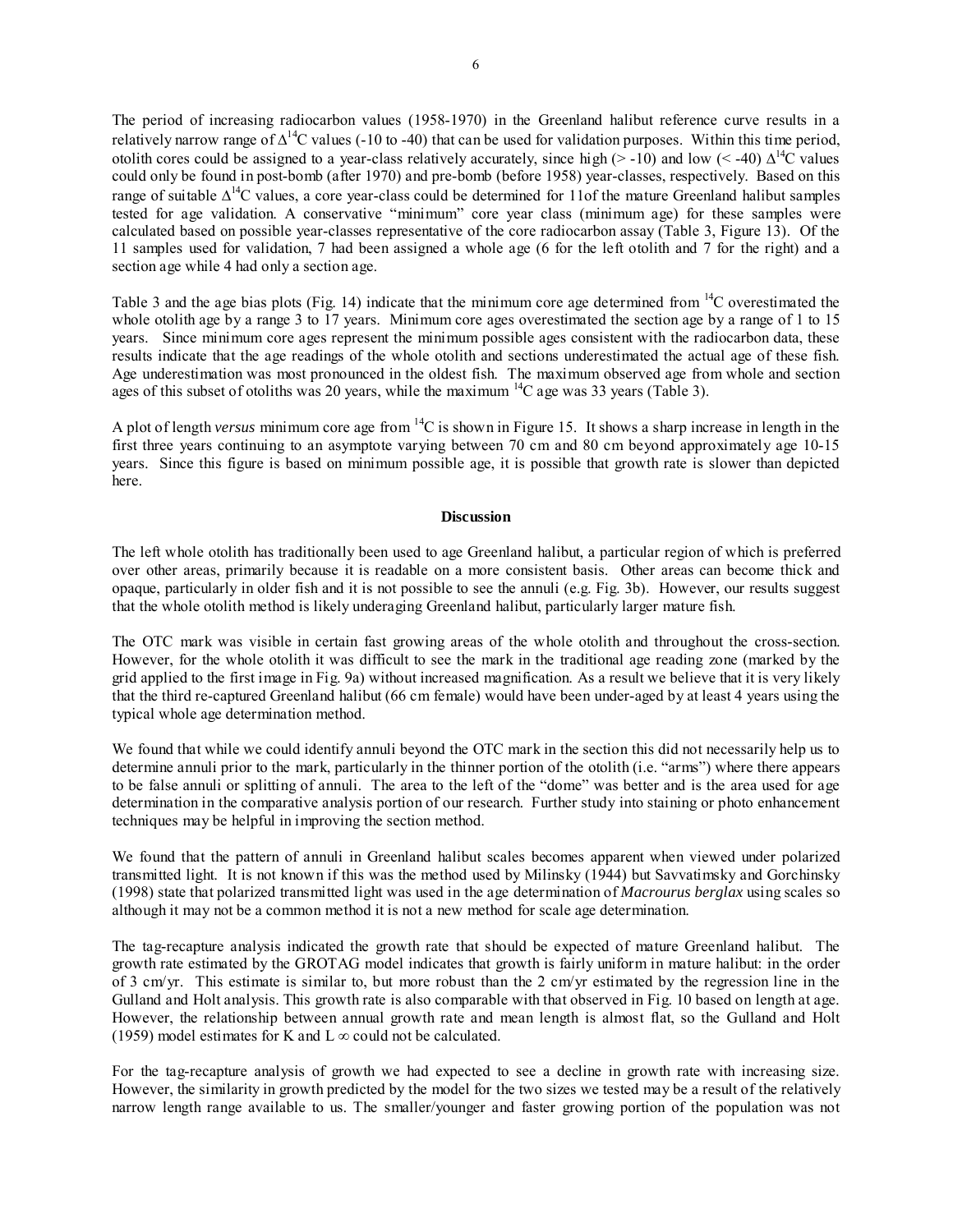represented. Also, males typically reach a maximum size of 60-70 cm while females grow larger, reaching a size of approx. 90-100 cm (Bowering and Nedreaas, 2001). We might expect the growth rate for a male that has reached maturity and is near the maximum size at 55 cm to be different from that of a female at 55 cm. Bowering and Nedreaas (2001) found that Greenland halibut from NAFO Div. 2J and 3K grew faster than males although the differences were small. Unfortunately, sex information was not available for the tag-recapture data we examined so our analysis could not be done separately by sex.

A growth rate of approximately 2 cm/yr appears to be similar to that observed for 50 cm to 70 cm fish for the whole otolith age method in our methods comparison research (Fig. 10). The rate for the other two methods appear similar but empirical estimates of growth rate using these data has not been calculated.

The  $14C$  based age values of mature otoliths indicate that the ages for all but one of these samples were beyond the age determined by either the whole otolith method or the otolith section. While the section ages were somewhat closer to the minimum age determined by the  $14C$  we were not always able to match the assumed true age based on the 14C. Comparable scale ages were not available. However, the 14C results support the other results presented above and lead us to the following conclusions and recommendations:

- 1) The whole otolith method underestimates the true age for Greenland halibut.
- 2) Growth for Greenland halibut in the size range of 55 cm to 70 cm is 2-3 cm/yr. The three OTC marked fish from Cumberland Sound showed even lower growth rates, <1-1.5 cm/yr.
- 3) The section method did not produce the results we expected. It was difficult to determine the annuli with confidence and ages tended to be lower than the  $^{14}$ C based age and the scale ages (in our comparative study). However, further work with staining or image enhancement techniques may improve this method.
- 4) Scale ages were comparable with otolith ages for the younger fish, but produced older ages in larger fish. Scale annuli were more distinct and more precise than in either whole otoliths or otolith sections. However, validation of the scale method was not carried out, and it was not possible to determine if scale ages accurately represent age in older fish.
- 5) Given the cost of preparing otolith sections (both in time and materials) there is merit in considering the use of scales in the routine age determination for Greenland halibut stocks. However, the scale method of ageing needs to be validated before it can be considered for routine ageing. We recommend that scales be included in any future exchange or workshop held to study Greenland halibut age determination. In addition, further research is needed to see if our findings hold for Greenland halibut stocks in other areas.

## **Acknowledgements**

John Babaluk at Fisheries and Oceans Canada, Winnipeg, encouraged us to initiate an age validation project for Greenland halibut and provided advice for the use of the chemical marker oxytetracycline. Ray Bowering and Randy Burry at Fisheries and Oceans Canada, St. John's and Ole Jørgensen and Claus Simonsen at the Greenland Institute of Natural Resources provided the historic samples necessary to carry out 14C validation. We thank Linda Marks, Jill Moore and Warren Joyce for their expert technical assistance. Radiocarbon assays were carried out by NOSAMS under NSF Cooperative Agreement OCE-9807266, and by Beta Analytic Inc. Funding was provided by the Nunavut Wildlife Management Board and Fisheries and Oceans Canada-Nunavut Implementation Fund to MAT with additional funding provided by NSF OPP-9985884 to SEC and CMJ.

## **References**

- Babaluk, J. A. and J. F. Craig. 1990. Tetracycline marking studies with pike, *Esox lucius* L. Aquaculture and Fisheries Management 21:307-315.
- Bech, G. 1996. An exchange program of Greenland halibut otoliths, Volume 4. Greenland Institute of Natural Resources. P.O. Box 570, 3900 Nuuk, Greenland. 50 pp.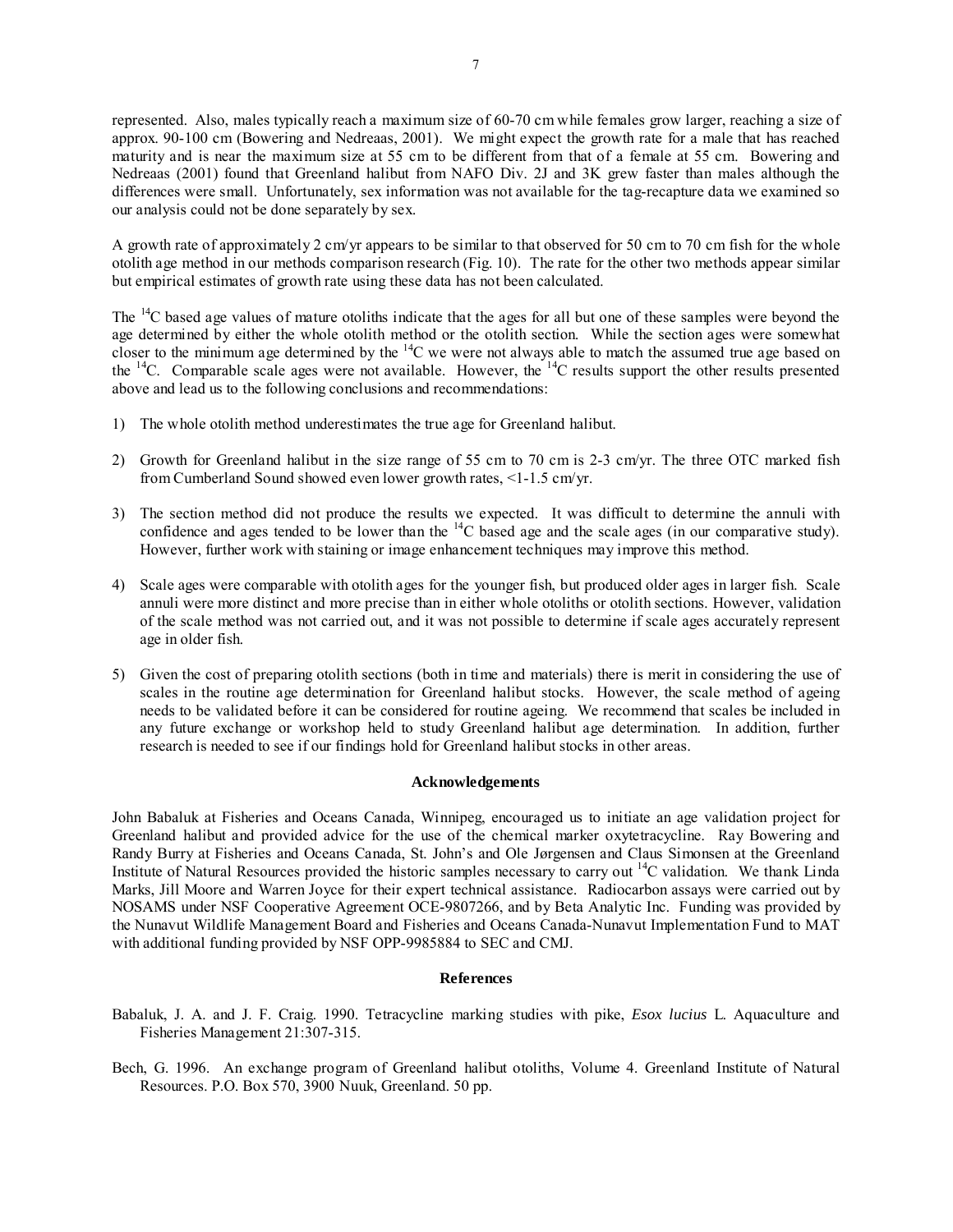- Boje, J. 2002. Intermingling and seasonal migrations of Greenland halibut (*Reinhardtius hippoglossoides*) populations determined from tagging studies. Fish. Bull. 100:414-422.
- Bowering, W. R. and K. H. Nedreaas. 2001. Age validation and growth of Greenland halibut (*Reinhardtius hippoglossoides* (Walbaum)): A comparison of populations in the Northwest and Northeast Atlantic. Sarsia 86:53-68.
- Campana, S. E. 1997. Use of radiocarbon from nuclear fallout as a dated marker in the otoliths of haddock *Melanogrammus aeglefinus*. Marine Ecology Progress Series 150:49-56.
- Campana, S.E. 2001. Accuracy, precision and quality control in age determination, including a review of the use and abuse of age validation methods. J. Fish Biol. 59:197-242.
- Campana, S.E., L.J. Natanson and S. Myklevoll. 2002. Bomb dating and age determination of large pelagic sharks. Can. J. Fish. Aquat. Sci. 59:450-455.
- Francis, R. I. C. C. 1988. Maximum likelihood estimation of growth and growth variability from tagging data. New Zealand Journal of Marine and Freshwater Research 22:42-51.
- ICES. 1997. Report of the ICES/NAFO workshop on Greenland halibut age determination. Reykjavik, Iceland, 26- 29 November 1996. ICES CM 1997/G:1. 53 pp.
- Igashov, T. M. 2004. Results of Comparative age reading of Greenland halibut (*Reinhardtius hippoglossoides* (Walbaum) by scales and otoliths. Northwest Atlantic Fisheries Organization Scientific Council Research Document 04/7. 3 pp.
- Lear, W. H. and T. K. Pitt. 1975. Otolith age validation of Greenland halibut (*Reinhardtius hippoglossoides*). J. Fish. Res. Board Can. 32:289-292.
- Milinsky, G. I. 1944. Materials on biology and fishery for Greenland halibut of the Barents Sea. Trudy PINRO. No. 8: 375-387 (in Russian).
- Natanson, L. J., J. J. Mello and S. E. Campana. 2002. Validated age and growth of the porbeagle shark (*Lamna nasus*) in the western North Atlantic Ocean. Fish. Bull. 100:266-278.
- Kalish, J. M., J. M. Johnston, D. C. Smith, A. K. Morison and S. G. Robertson. 1993. Pre- and post-bomb radiocarbon in fish otoliths. Earth Planet Sci. Lett. 114:549-554.
- Savvatimsky, P. I. and K. V. Gorchinsky. 1998. Results from studies on length and weight growth rate in Macrourus berglax and its bathymetric distribution off the Bear Island (the Norwegian Sea) and in the Northwest Atlantic. NAFO SCR Doc. 98/19. 9 pp.
- Smidt, E. L. B. 1969. The Greenland halibut, *Reinhardtius hippoglossoides* (Walb.), biology and exploitation in Greenland waters. Meddelelser fra Danmarks Fiskeri- og Havundersøgelser. 6 (4):79-148.
- Treble, M. A. 2003. Results of a Greenland halibut (Reinhardtius hippoglossoides) tagging project in Cumberland Sound, NAFO Division 0B, 1997-2000. NAFO SCR Doc. 03/41. 7 pp.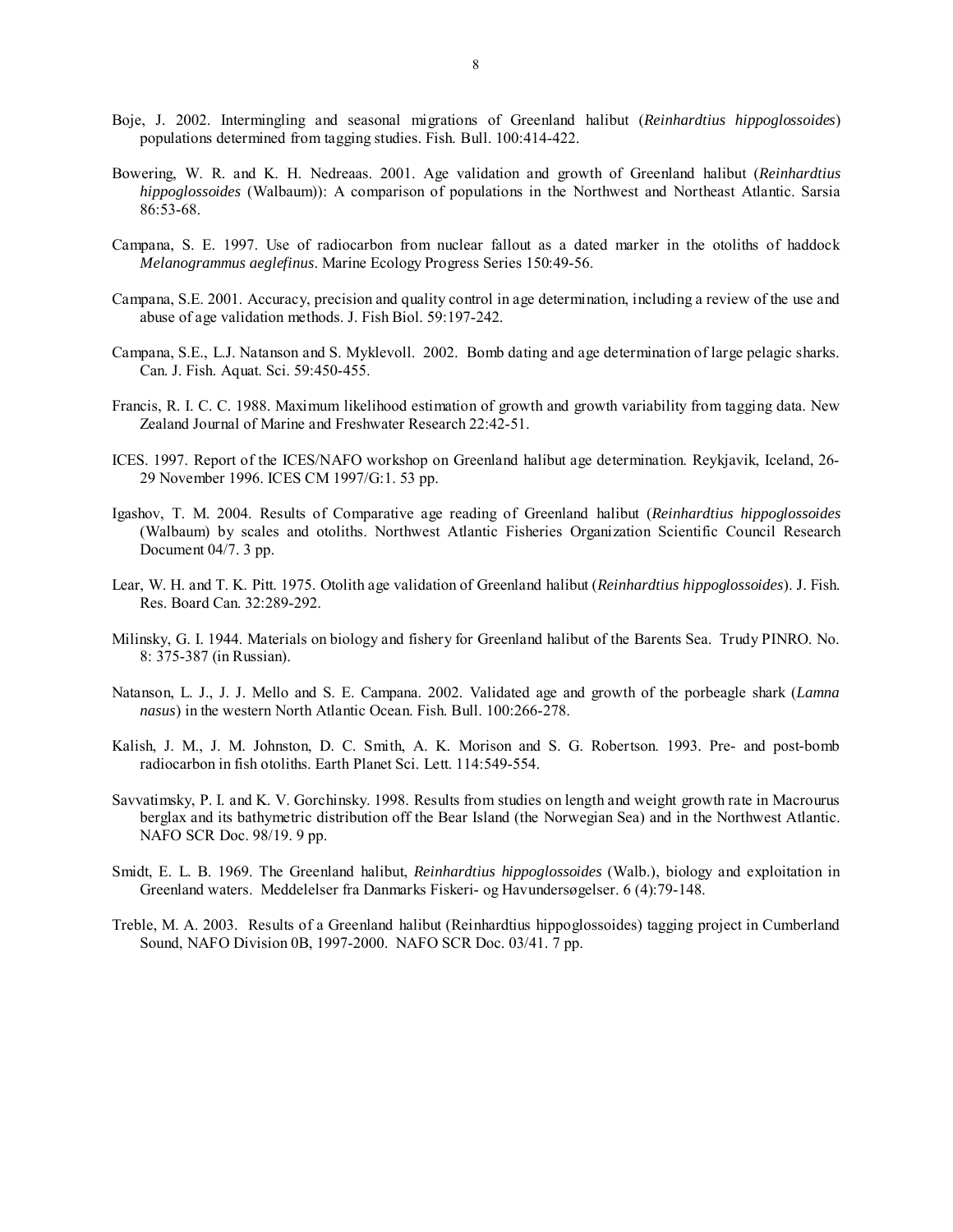Table 1. Data for three fish marked with oxytetracycline during the Cumberland Sound tagging project. All three recaptures were tagged in 1999 at  $65.97^{\circ}$  N and - $66.68^{\circ}$  W and were recaptured 2 to 4 years later in the same general area.

|     |                | Length  |                 |           |      |     |                                |            |
|-----|----------------|---------|-----------------|-----------|------|-----|--------------------------------|------------|
|     |                | at      |                 | Length at | Rd.  |     |                                | <b>OTC</b> |
| No. | Date Tagged    | Tagging | Date Recaptured | Recapture | Wgt. | Sex | Time Since Tagging             | Dose       |
|     |                | (mm)    |                 | (cm)      | (g)  |     |                                | (cc)       |
|     | April 20, 1999 | 550     | March 15, 2001  | 55        | 1550 | M   | $1yr$ , $10+$ months           | 0.41       |
|     | April 15, 1999 | 635     | April 4-7, 2002 | 64        | 2340 |     | 2 yrs, $11+$ months            | 0.65       |
|     | April 20, 1999 | 600     | March 4, 2003   | 66        | 2730 |     | $3 \text{ vrs}$ , $10+$ months | 0.54       |

Table 2. GROTAG Model results.

| Parameter | Model 1     | Model 2     | Model 3     |
|-----------|-------------|-------------|-------------|
| Λ         | $-353.2714$ | $-352.7500$ | $-342.3175$ |
| g 55      | 2.927       | 3.404       | 2.857       |
| g(70)     | 1.775       | 2.139       | 3.013       |
|           | 0.778       | 0.663       | 0.458       |
| S         | 3.00        | 2.989       | 2.771       |
| m         |             | $-0.615$    | $-1.10$     |
|           |             |             | 0.026       |

Table 3. Results of <sup>14</sup>C assays for mature Greenland halibut otoliths selected for validation.

| Year<br>Sampled | <b>NAF</b><br>$\Omega$ |        |                | Whole<br>Age-<br>Left    | Whole<br>Age-<br>Right   | Section<br>Age- | Core<br>Year<br>Class -<br>$^{14}C$ | Min.<br>Year<br>Class -<br>$^{14}C$ | Min.<br>Age -<br>$^{14}$ C | $^{13}$ C | $^{14}$ C |
|-----------------|------------------------|--------|----------------|--------------------------|--------------------------|-----------------|-------------------------------------|-------------------------------------|----------------------------|-----------|-----------|
|                 |                        | Length | <b>Sex</b>     |                          |                          | Dome            |                                     |                                     | <b>Based</b>               |           |           |
| 1986            | 0B                     | 70     |                | 16                       | 16                       | 17              | 1965                                | 1966                                | 21                         | $-3.5$    | $-20.7$   |
| 1986            | 0B                     | 74     |                | 17                       | 18                       | 15              | 1965                                | 1966                                | 21                         | $-5.6$    | $-21.9$   |
| 1986            | 0B                     | 72     |                | 20                       | 20                       | 20              | 1960                                | 1964                                | 23                         | $-3.4$    | $-37.6$   |
| 1986            | 0B                     | 72     |                | 14                       | 16                       | 12              | 1962                                | 1966                                | 21                         | $-3$      | $-29.2$   |
| 1987            | 2Gc                    | 84     | 2              |                          | $\blacksquare$           | 19              | 1965                                | 1966                                | 22                         | $-2.38$   | $-17.4$   |
| 1981            | 2Gc                    | 74     | 2              | $\overline{\phantom{a}}$ |                          | 18              | 1957                                | 1958                                | 24                         | $-1.2$    | $-69.1$   |
| 1981            | 2Gc                    | 75     | $\overline{2}$ |                          | -                        | 15              | 1958                                | 1959                                | 23                         | $-2.13$   | $-51.8$   |
| 1981            | 2Gc                    | 79     | 2              | $\overline{\phantom{a}}$ | $\overline{\phantom{a}}$ | 17              | 1963                                | 1964                                | 18                         | $-1$      | $-28.8$   |
| 2000            | 0B                     | 86     | 2              | 16                       | 24                       | 20              | 1967                                | 1968                                | 33                         | $-1.89$   | $-11.2$   |
| 1986            | 1C                     | 74     | 2              | 16                       | 22                       | 12              | 1959                                | 1960                                | 27                         | $-2.51$   | $-55.8$   |
| 1971            | 1 <sup>C</sup>         | 85     |                |                          | 19                       |                 | 1958                                | 1960                                | 12                         | $-2.3$    | $-49$     |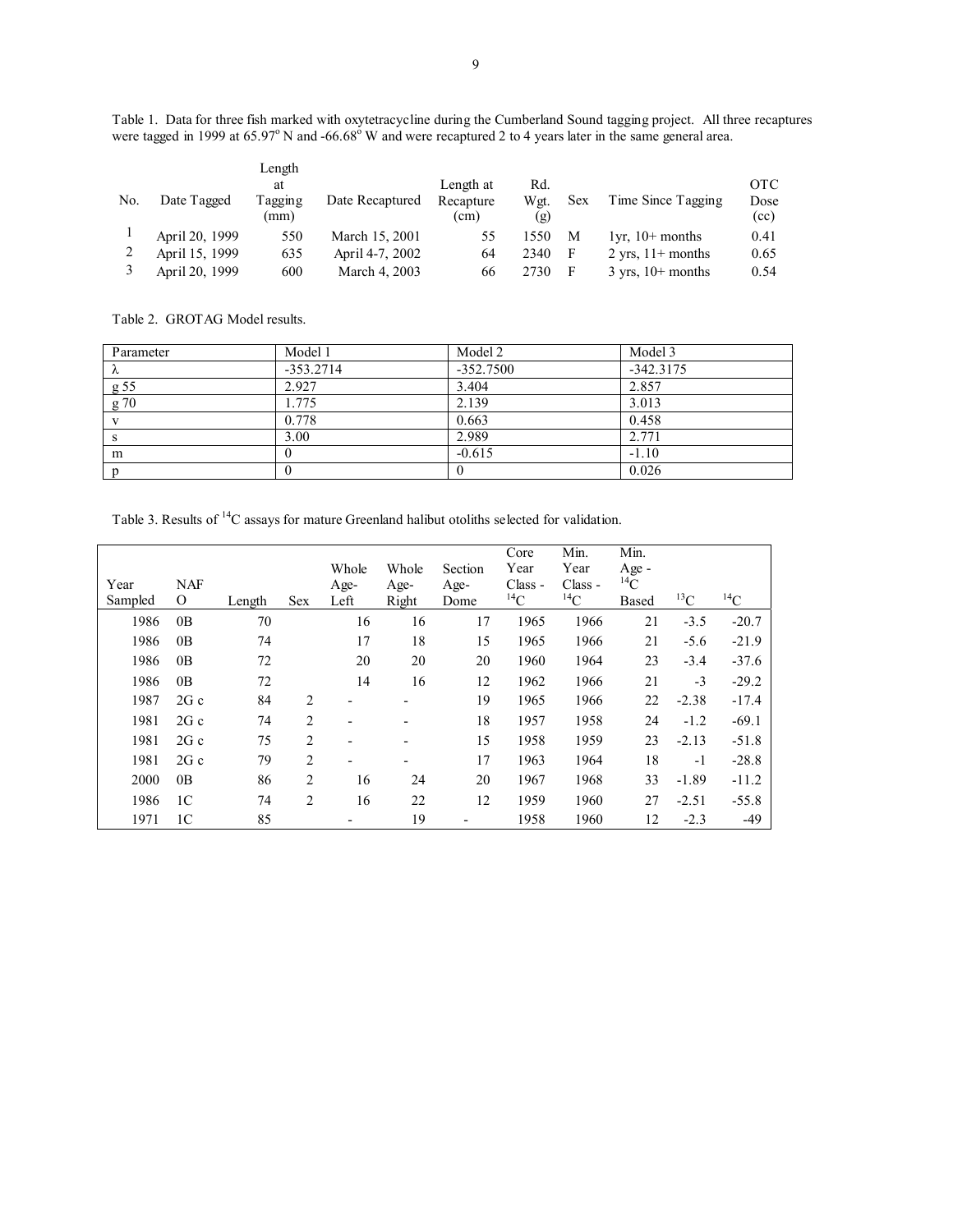

Fig. 1. Map of the Northwest Atlantic Fisheries Organization Divisions. Our samples were collected from surveys conducted in Divisions 0B, 2G, 1C, 1E, and 1F).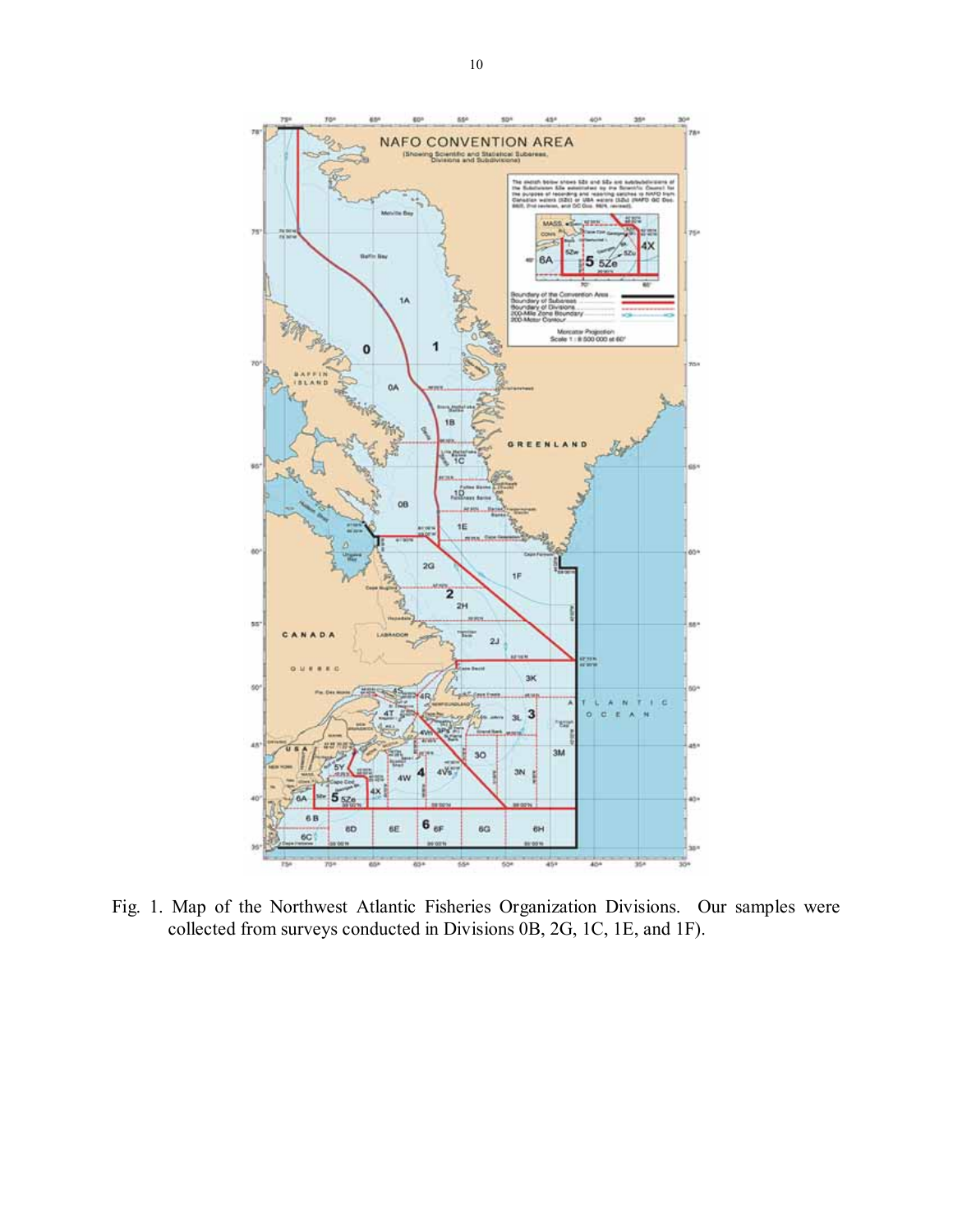

Fig. 2. a) Image of whole otolith showing section plane used in <sup>14</sup>C study (C=Core) and b) image of section showing age reading zones (left "arm", "dome" and right "arm") .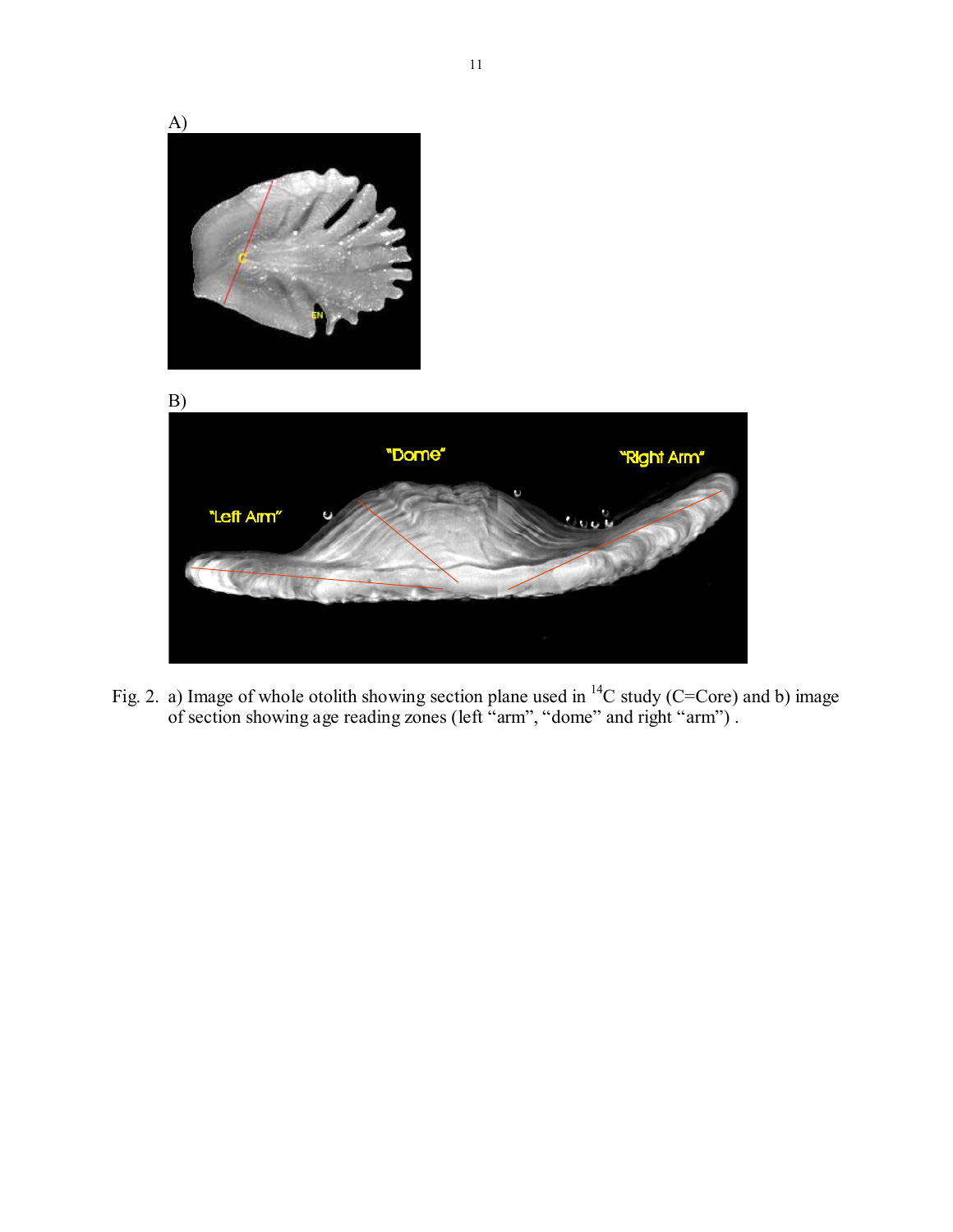

Fig. 3. Otoliths of OTC marked Greenland halibut shown under both ultraviolet and reflected light. The material that has incorporated the OTC shows up as a green to light purple and becomes less visible as time since marking increases: a) 1 year 11 months; b) 2 years 11 months; c) 3 years 10 months.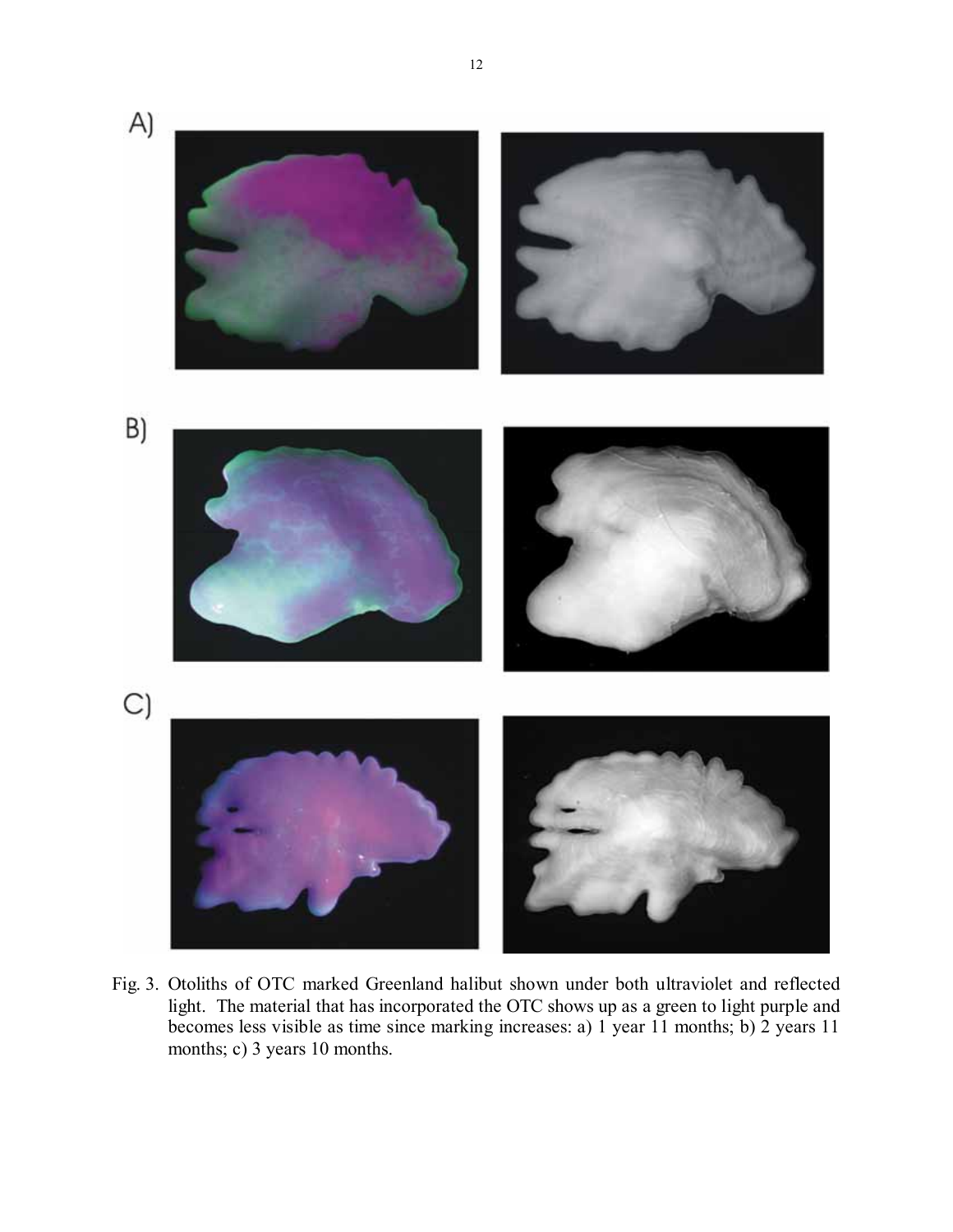

Fig. 4. The OTC mark is visible at the edge in certain areas of the proximal (A) and distal (B) sides of the otolith sample taken from a Greenland halibut we recovered 3 years 10 months after tagging. Reflected light views of the same area are shown as well as a transmitted light view of the edge in A). The sectioning plane is also indicated.

13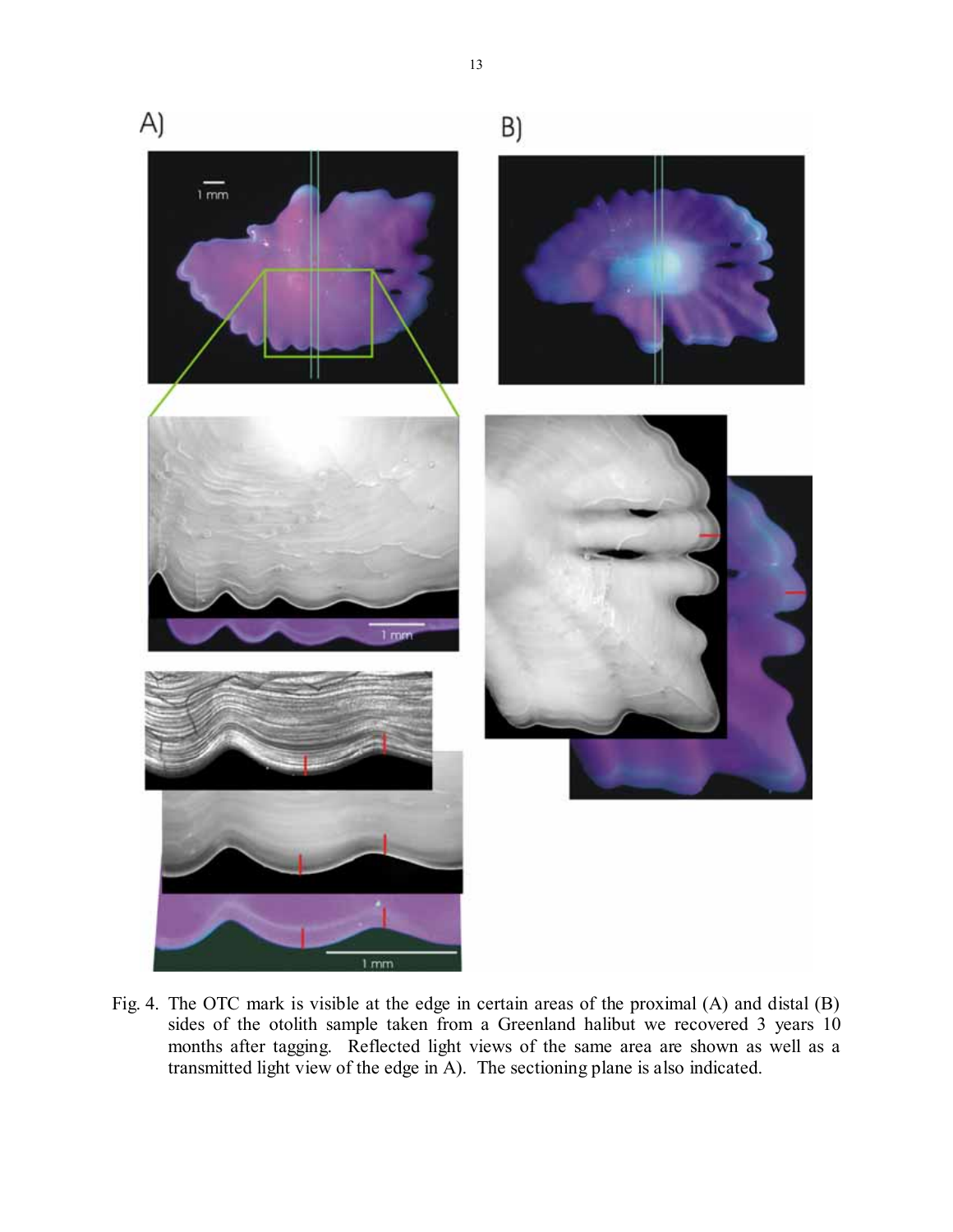

Fig. 5. Photos showing the entire otolith section under UV light for three Greenland halibut marked with OTC and recovered after: A) one year and 11 months; B) 2 years 11 months; and C) 3 years 10 months. The OTC mark shows up as a yellow band near the edge of the section.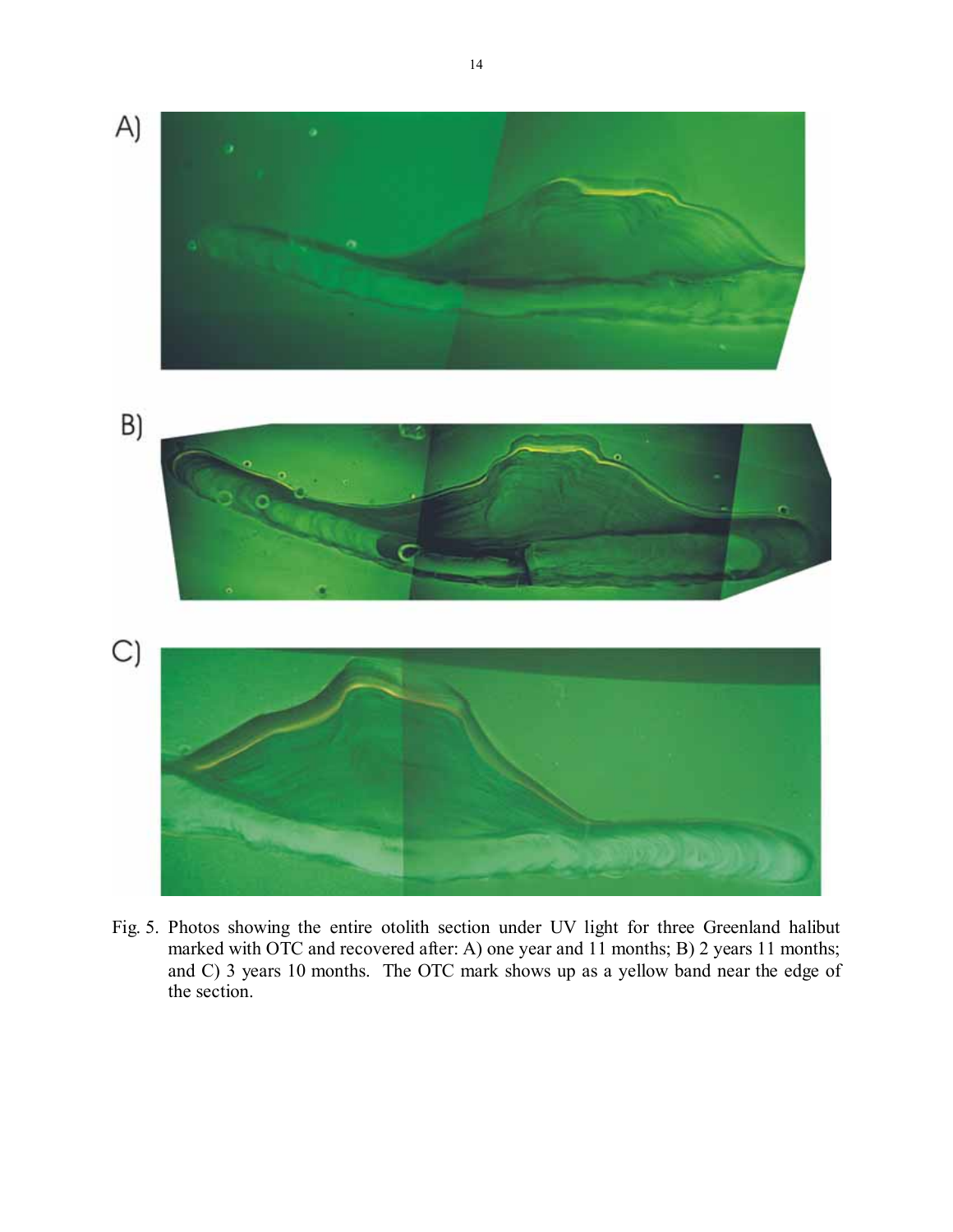

Fig. 6. Section C from Figure 10 is shown under reflected light with images taken using both reflected and ultraviolet light under increased magnification to highlight the location of the OTC mark in relation to annuli.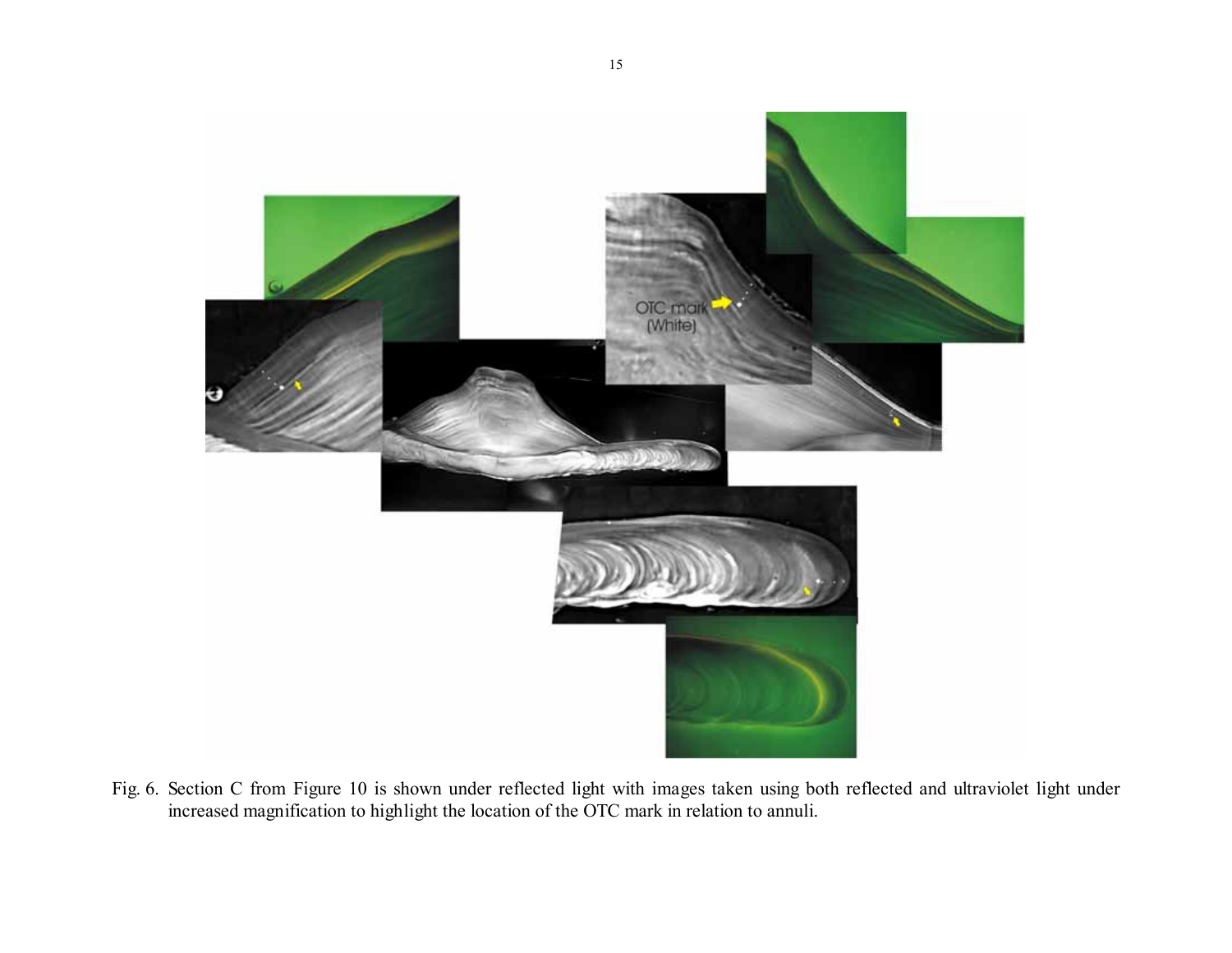

Fig. 7. Age determination structures for; a) a 20cm female (whole ages=4, 4; scale ages=5, 5 and section age=5) and b) a 36 cm male (whole ages=8, 6; scale ages=10, 11 and section age=10).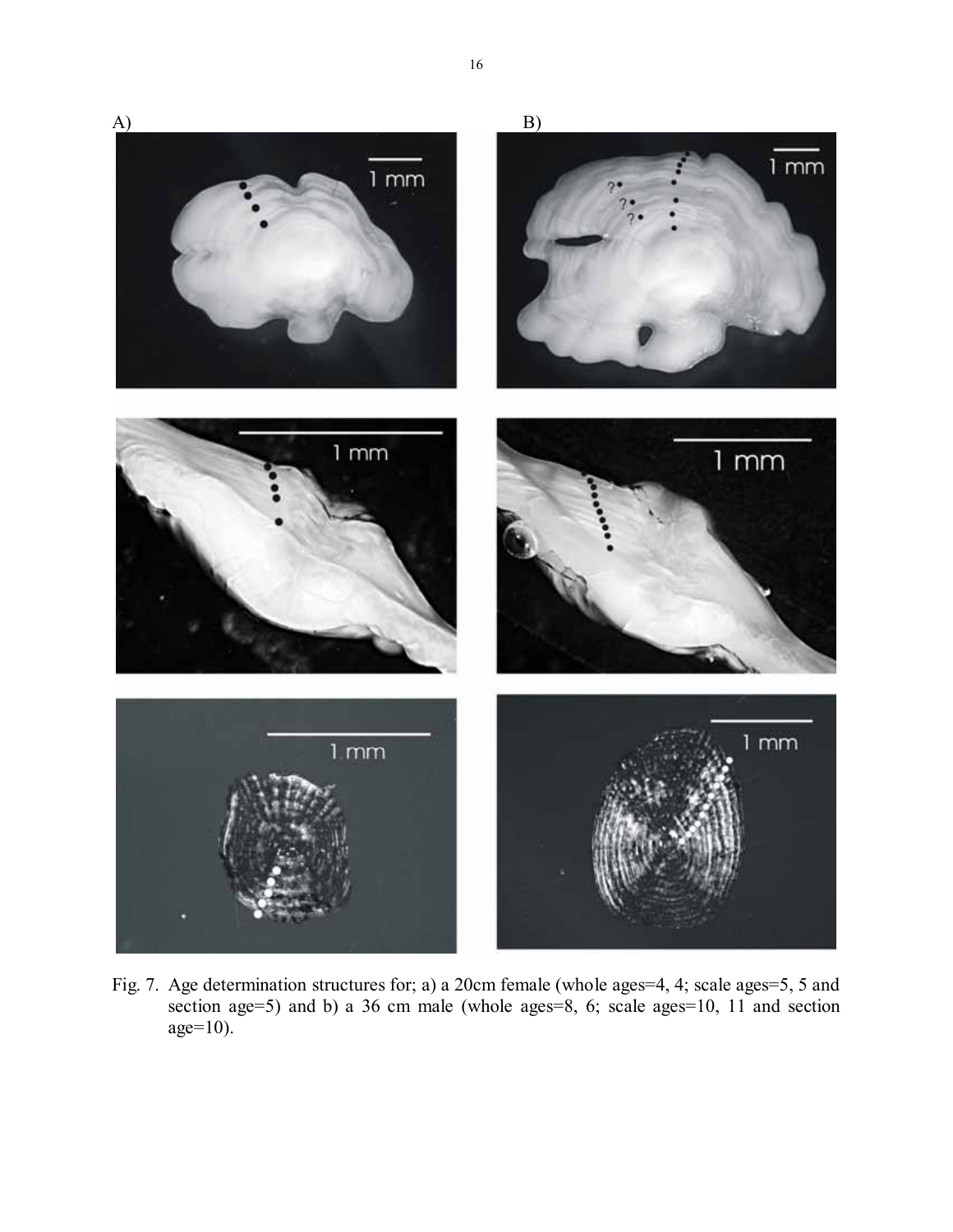

Fig. 8. Age determination structures for a 61cm female (whole ages=17, 18); scale ages=20, 21 and section age=18). The annuli are not marked on the image of the whole otolith because they were not marked at the time the age trials were conducted and it was too difficult to place them without having the original structure available for comparison.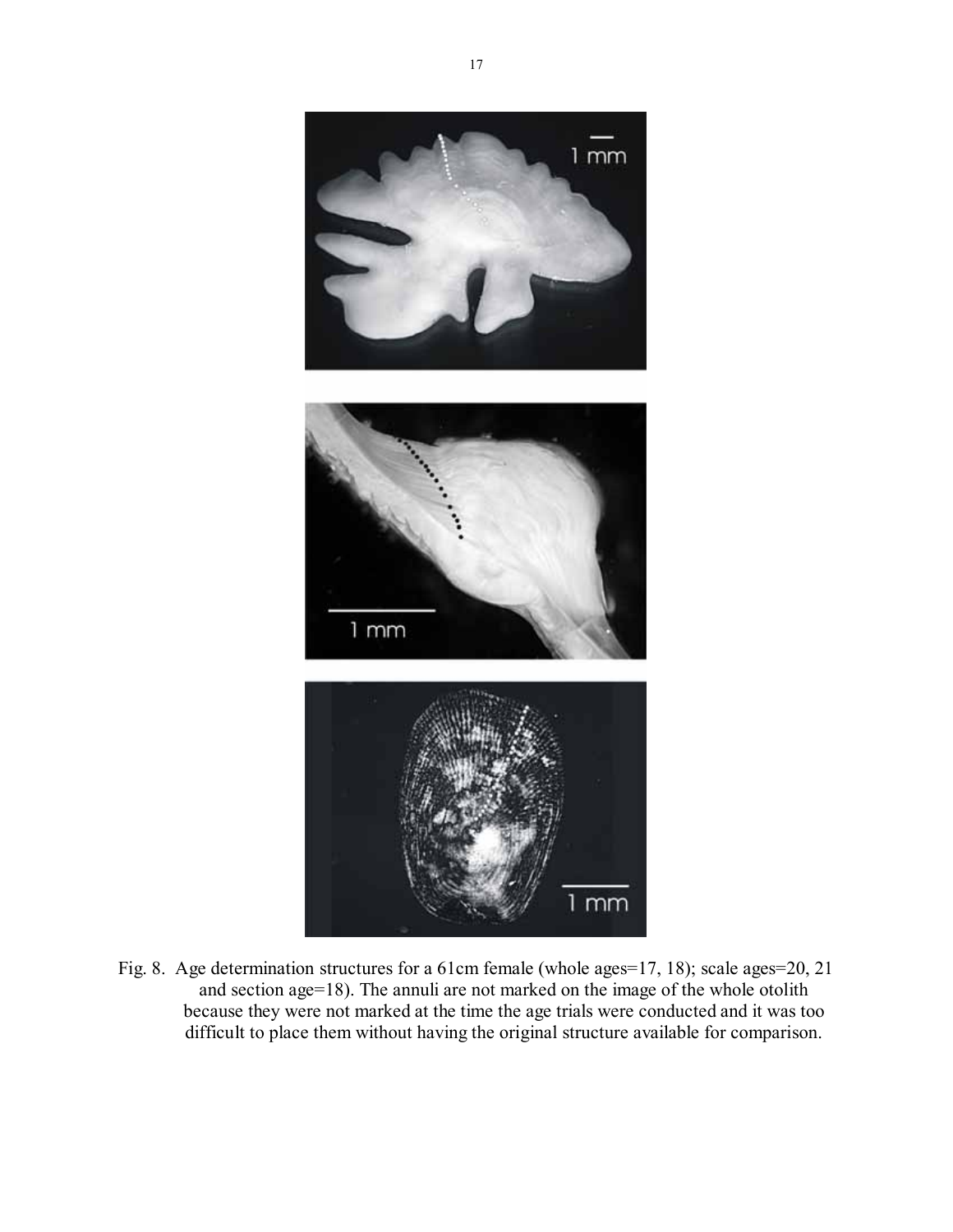

Fig. 9. Age bias plots comparing three structures (whole otoliths, otolith sections and scales) from Greenland halibut collected during a survey in NAFO Div. 0A.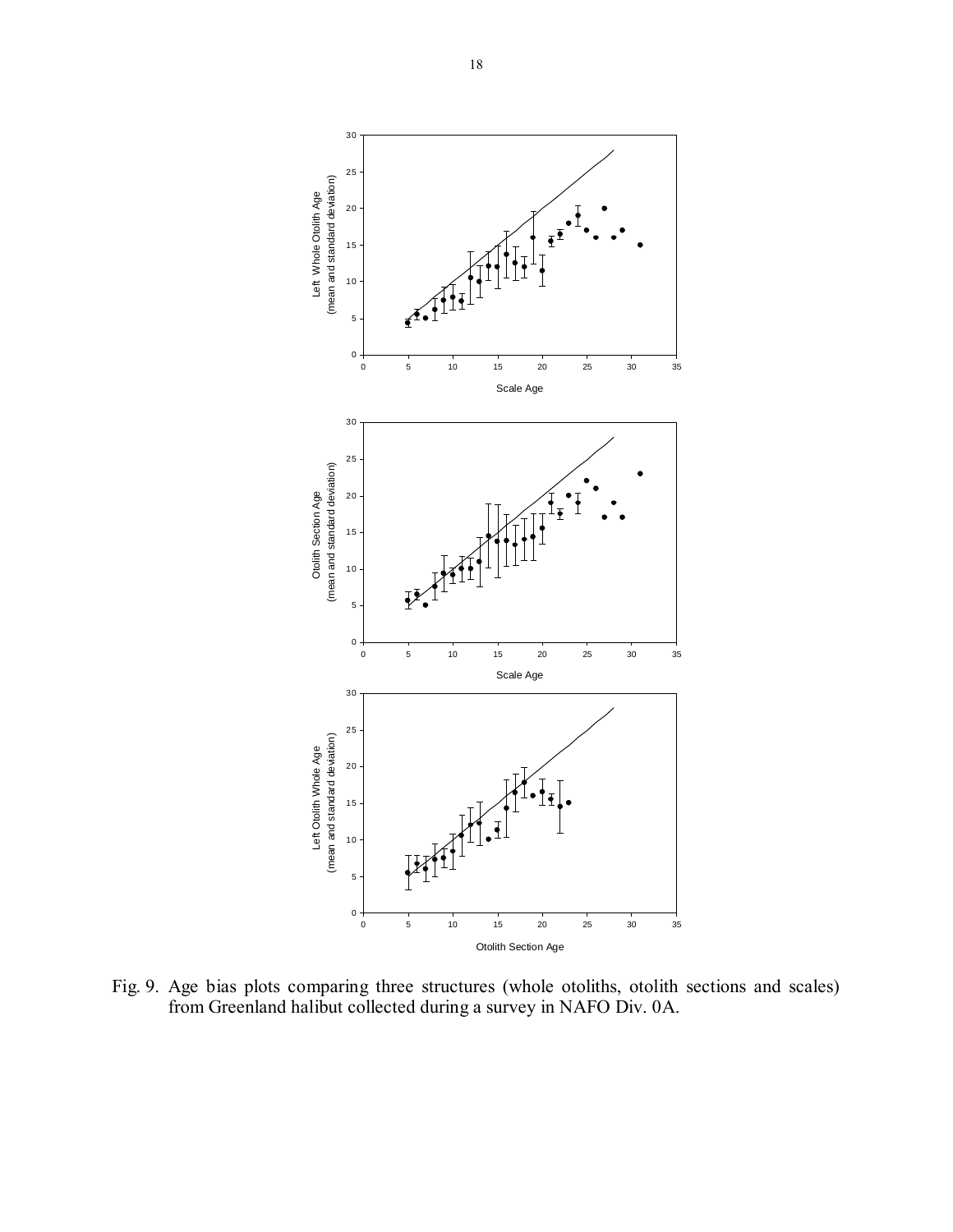

Fig. 10. Age and length (cm) by sex plotted for each structure as fitted with a lowess regression .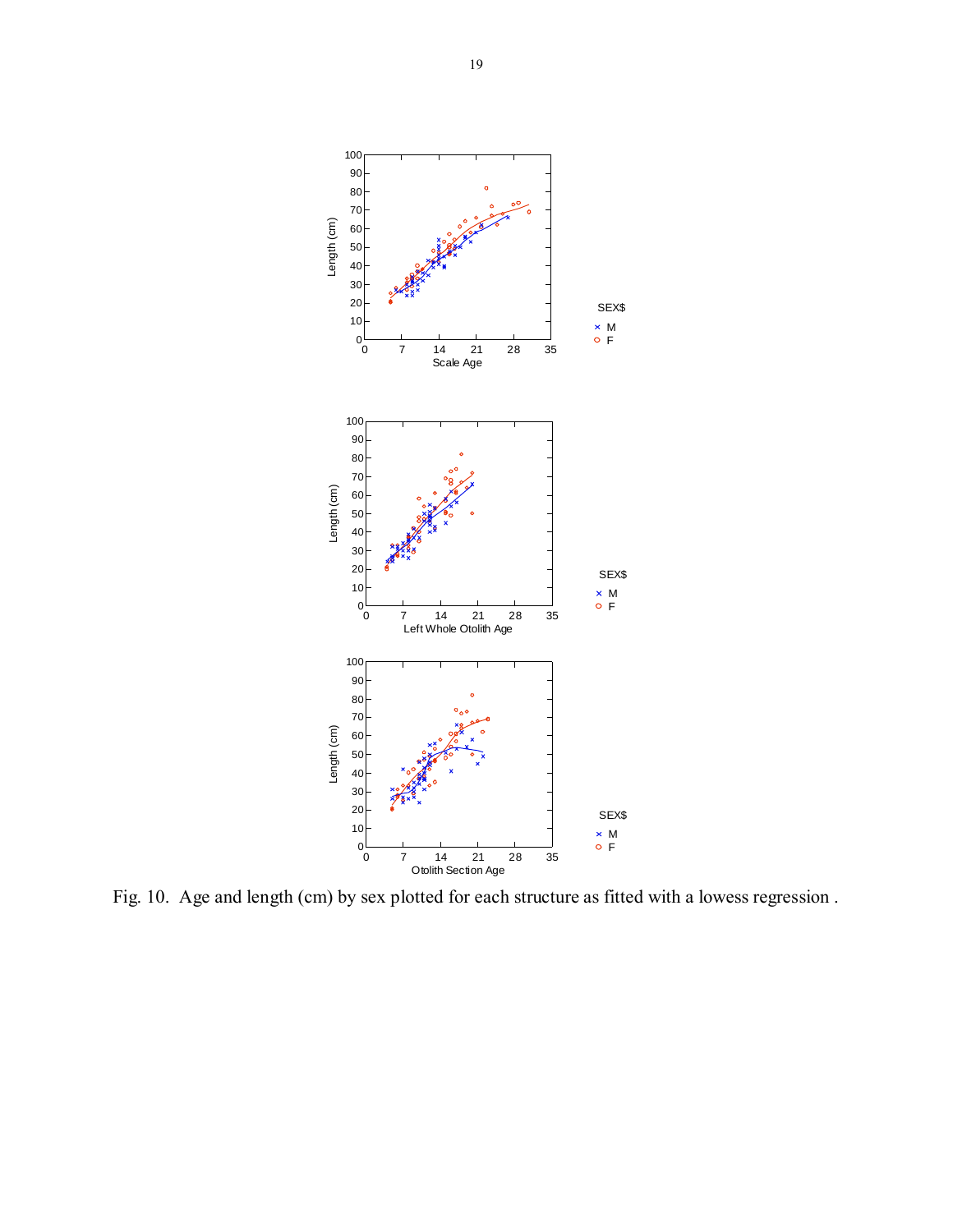

Fig. 11. Growth rate (cm/yr) and average length ((length at tagging – length at recapture)/2) for: A) all data used in the GROTAG and Gulland and Holt analysis of growth and B) data for those fish at large longer than 0.9 years. The GROTAG model estimates are also shown.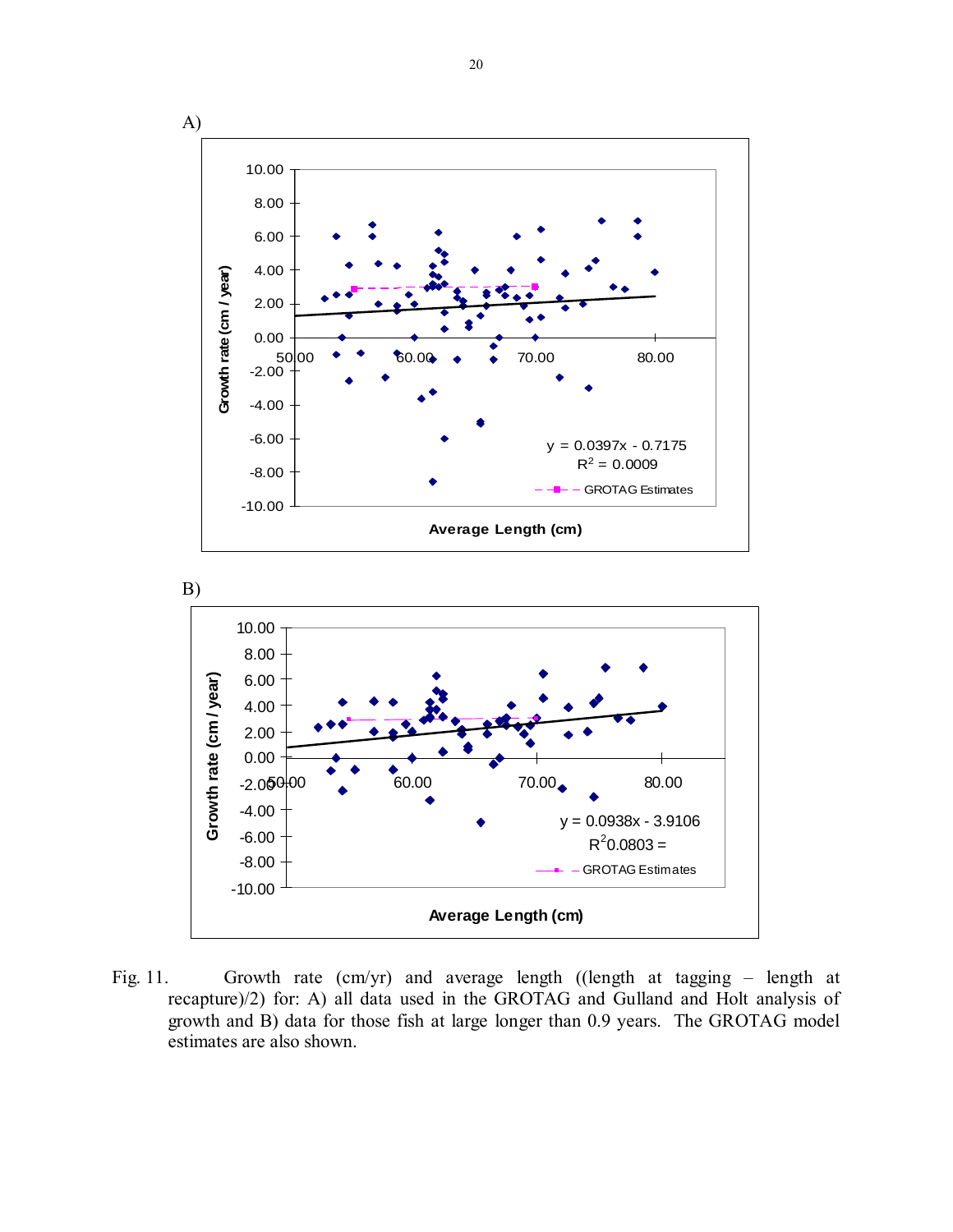

Fig. 12. Plot of  $\Delta$  <sup>14</sup>C values for Greenland halibut with line fitted using a lowess regression. The reference chronology characteristic of the Northwest Atlantic (Campana et al. 2002) is also shown.



Fig. 13. Radiocarbon reference chronology for Greenland halibut in relation to 11 validation samples showing the presumed true age (x) and the year of collection (closed circle).